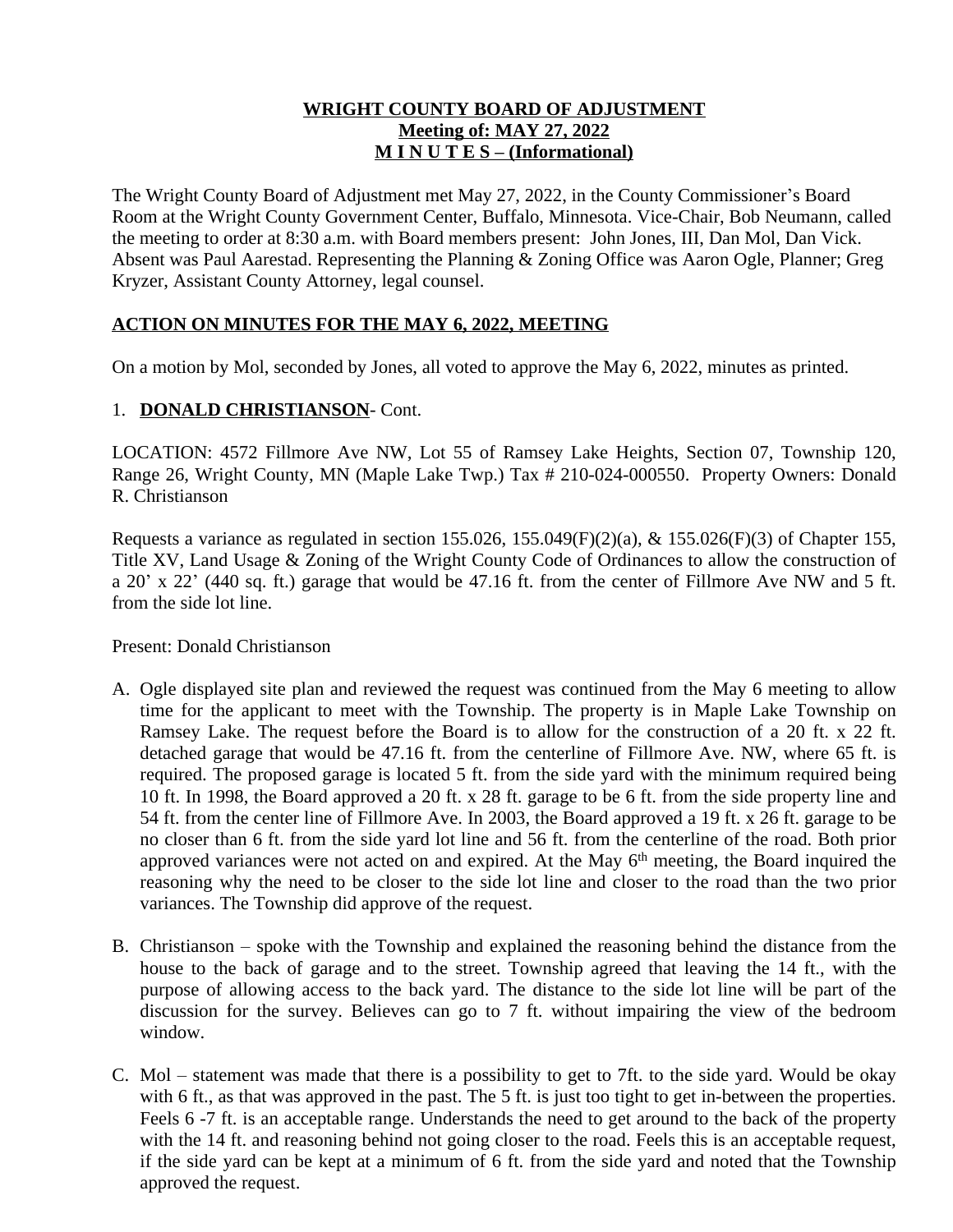- D. Neumann has trouble with the 47 ft. off the road when previous requests were 56 ft. from the road. Would like to see at least at 52 feet. The 47 ft. is really close to the road and if there ever needs to be work done on the road it will get really close to the garage. The 47 ft. is to the center line of the road and depending on driving in-slope and out-slope, plus ditches it could be very close. Christianson – the ditch does drop quite a bit before leveling out. Neumann – there needs to be room for snow storage. With the elevation the water from driveway runs towards the lake the road ditch is there to manage that water. Would like to see the building backed up at least an additional 5 ft from the road.
- E. Vick likes the 6 ft. distance to the sideline. Regarding the Road setback, looks for guidance from the Township, as they maintain the road. Since they approved the request, he as well would be okay with 47 ft. from the centerline. Realizes the need for room to get around the house. If even 2 ft. could be gained from the road, that would be more ideal.
- F. Jones feels other members covered most concerns and questions. If there is any chance to split the difference with the road setback, that 47 ft. is close. Drainage is a concern but believes it was addressed. The Township approved and therefore he would agree to the request as well.
- G. Neumann questioned how the roof water will be addressed. Christianson downspouts and the concrete will be beveled for the driveway. Roof water will be addressed with downspouts and a basket setup. Still working out the details.
- H. Mol questioned the lot coverage number. Ogle lot coverage is 22.2% for all coverage, not just building but all hard cover.
- I. Vick stated that if a motion is made, he would like to see a stormwater management plan included. Would want to see the 6 ft. or more from the neighbors' side yard line. Questioned if the building could move back an additional 2 ft. and be at 12 ft. from the house. Christianson – will go back and remeasure and try to get at that 12 ft. Wanted to allow ample room as both neighbors use the area behind the garage to get at their lots. Neumann – suggested going 50 ft. from center line of Fillmore Ave NW.
- J. Vick motion to approve the 20 ft. x 22 ft. detached garage with conditions that the building is no less than 6ft. from side property line and 49 ft. or more from the center of Fillmore Ave NW. A stormwater management plan must be submitted at time of building permit application. Motion seconded by Mol.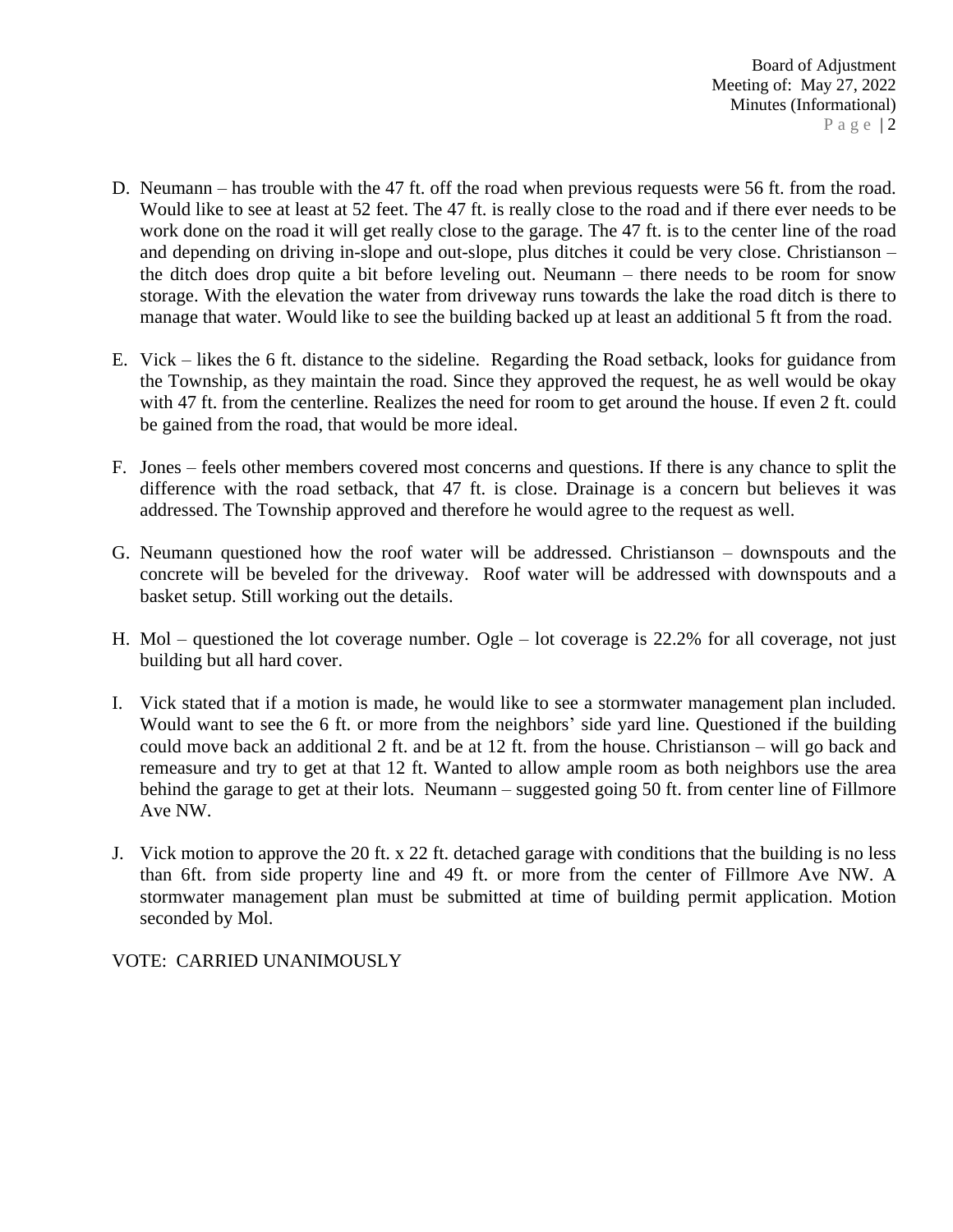## 2. **JOSEPH ACKERMAN** – New

LOCATION: 11464 Elliott Ave NW, Silver Meadows Lot 2 Block 1 of Section 05, Township 121, Range 26, Wright County, MN (Silver Creek Twp.) Tax # 216-030-001020. Property Owners: Joseph C. Ackerman & Mary C. Ackerman.

Requests a variance as regulated in section 155.026 & 155.049 $(F)(2)$  of Chapter 155, Title XV, Land Usage & Zoning of the Wright County Code of Ordinances to allow the construction of a 40' x 40' (1,600 sq. ft.) attached garage that would be 120.4 ft. from the center of County Road 143 (Elliot Ave NW).

## Present: Joe Ackerman

- A. Ogle the property is 1.72 acres located in Silver Creek Township. The request is for a 40 ft. x 40 ft. attached garage that would be 120.4 ft. from the centerline of County Road 143. In 1993 a variance was granted to allow a 26 ft. x 40 ft. detached garage to be 114 ft. from the centerline of the road. Silver Creek Township did approve of the request. The County Highway Department approves the structure to be 120.4 ft. from the center line.
- B. Ackerman original garage was put up over 29 years ago and would now like to have an attached garage. In order to have a place for storage would like to leave the small shed until construction is complete. Did not realize that building could not be there until this process started.
- C. Neumann see the County Highway approved the 120.4 feet. The Township also approves of the request. The existing shed would be removed or remodeled? Ackerman – the pole barn is coming down with a stick built attached garage going up. There will also be a  $1<sup>st</sup>$  floor mudroom with laundry. There is a drainage problem if the addition is moved too far back. Neuman – reasonable request and as long as the Township and Highway Department approve does not see a problem. Erosion must be controlled. Questioned if neighbors have concerns. Ackerman stated he has not heard from his neighbors.
- D. Vick questioned how many square footage of detached buildings are allowed. Ogle allowed 2,400 sq. ft. but by attaching to the home this does not go against the accessory building limit. Vick – the request would put the lot more in compliance. Ogle – the prior buildings were approved with permits. Theoretically from a detached building standard that figure would be reduced. Vick – would the shed be removed? Ackerman – yes, would like to keep during construction, for storage, but when done the shed would be removed from the property. Vick stated he is okay with the request if the shed is removed after completion of the garage addition.
- E. Jones questions were already addressed by other members.
- F. Mol would there be a building final? Ogle addition must meet all building code and include inspections. Mol – motion should include that the shed be removed within 3 months from building final. This would give time to use during construction but gives the County the ability to address compliance. Ackerman – construction could get into late Fall so if could be given until late Spring. Does not want the shed there. Neumann – won't be building until the shed is removed. Ackerman – talking the little shed at the end of driveway. When go to construct the addition the pole building, that is the current garage, will be moved. Idea is to put all of that stuff into the small shed that is near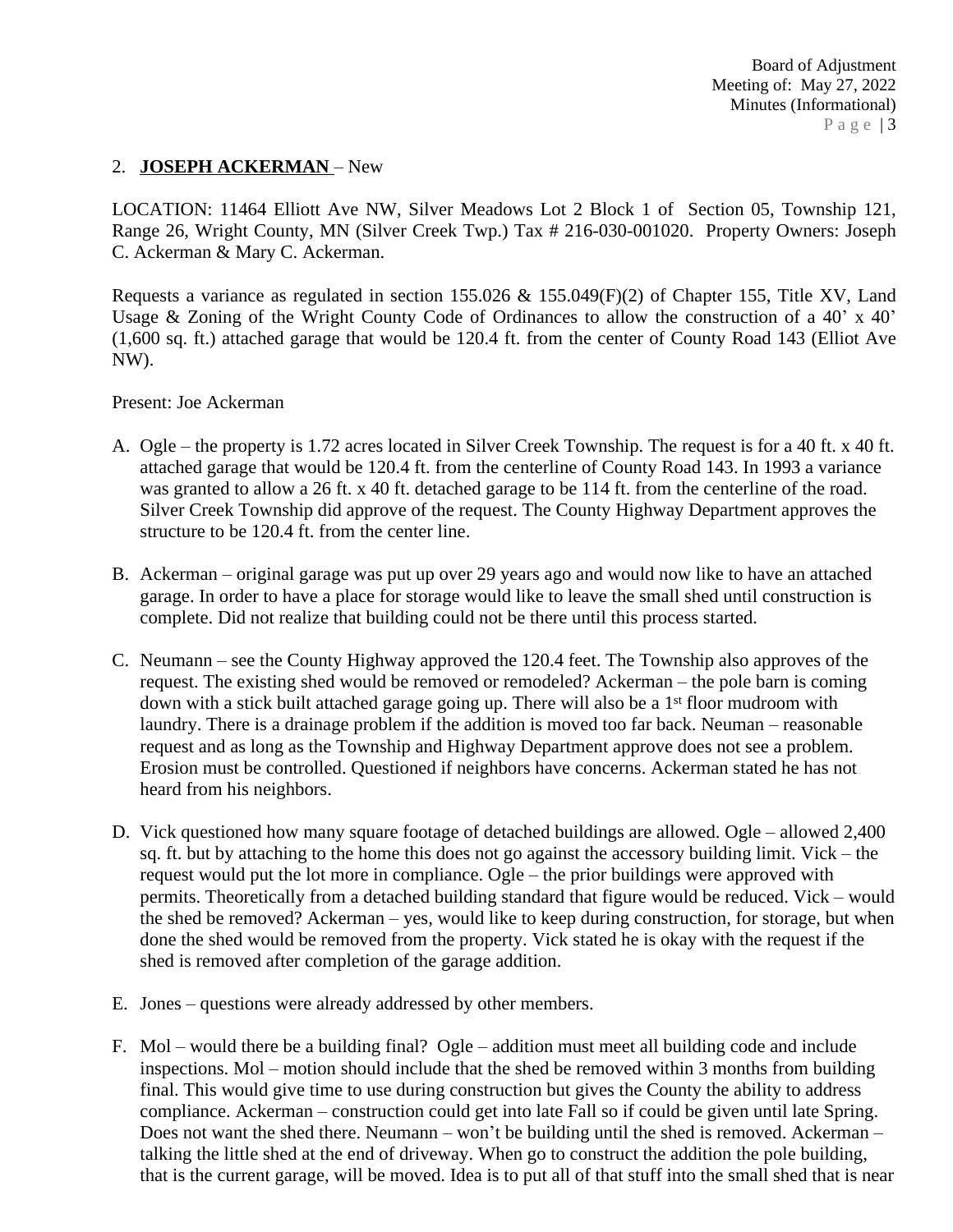the road until it can be moved into the new attached garage. Hope that construction can begin this year with the goal that by April or May next year the small shed would be gone.

- G. Ogle displayed site photos for the Board to see the shed being discussed and the pole building being removed. The 12 ft. x 16 ft. shed did not require a building permit but was placed inside of the road setback. A condition could be that the 12 ft. x 16 ft. shed be moved to a code compliant location on the property or removed within 30 days of the building final inspection. There is a shed addendum with this language that is frequently used by Planning and Zoning. Vick – could the condition allow 6 months? Ogle – 30 days is just an option. The addendum states when the addition receives the building final the shed would need to be gone within 30 days.
- H. Mol motioned to allow the construction of a 40 ft. x 40 ft. attached garage that would be 120.4 ft. from the center of County Road 143. Conditioned that upon completion of the final inspection the 12ft. x 16ft. shed be removed within 6 months. Seconded by Vick.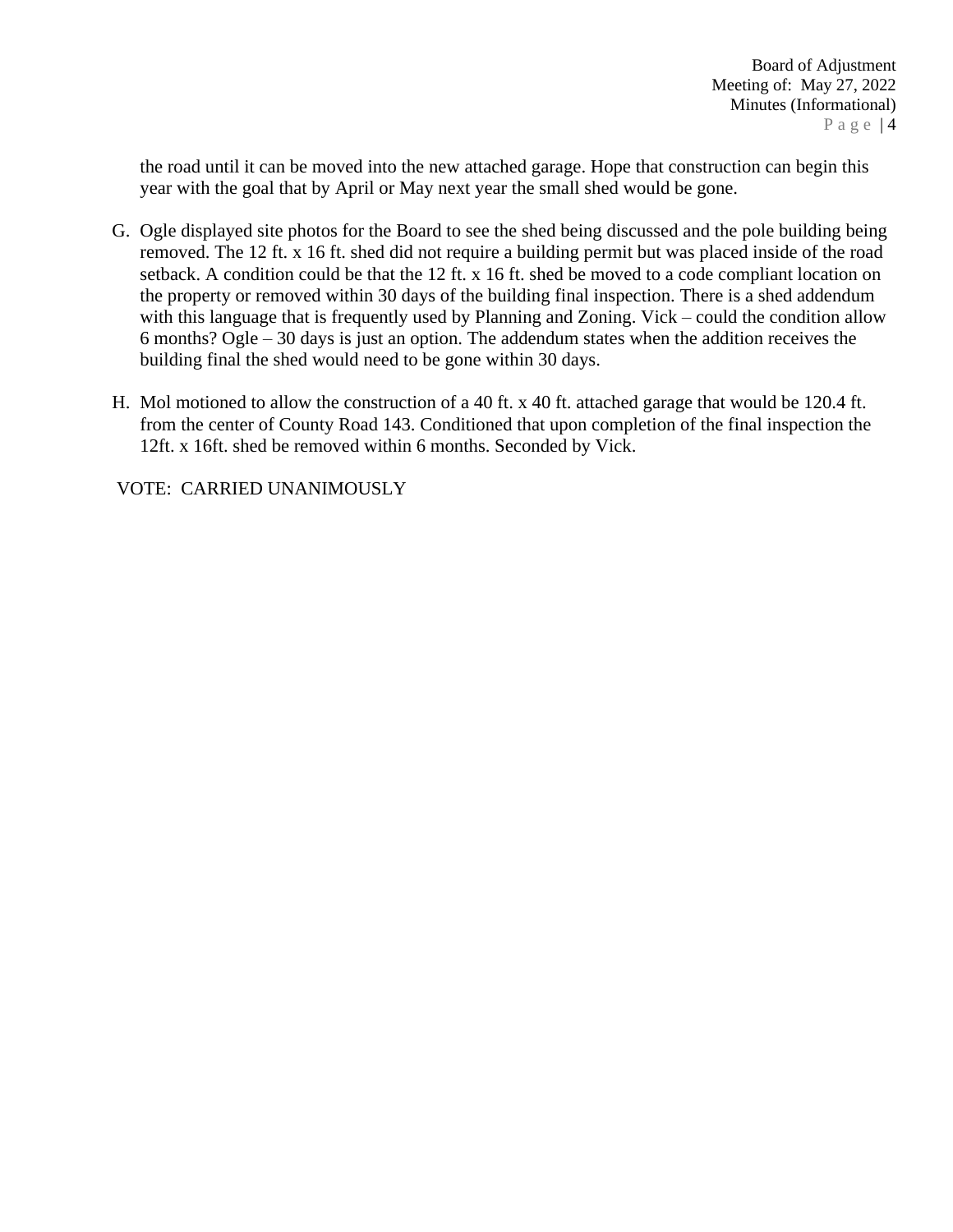## 3. **JERRY BATTIS** – New

LOCATION: 3071 145<sup>TH</sup> St NW – Lots 7 & 8, Block 1 of Biske's Locke Lake Estates in Section 21, Township 122, Range 26, Wright County, MN. (Locke Lake – Silver Creek Twp.) Tax #216-111- 001070 & -000010 Property owners: Bonita K Born Trust

Requests a variance as regulated in section 155.026 & 155.057(E) of Chapter 155, Title XV, Land Usage & Zoning of the Wright County Code of Ordinances to allow an existing deck to be converted into a screen porch with an attached deck and stairs approximately 51 ft. from the lake (75 ft. required).

Present: Jerry Battis

- A. Ogle displayed the aerial photo of the site. The property is 1.28 acres on Locke Lake in Silver Creek Township. The request is to allow an existing deck to be converted into a screen porch located approximately 51 ft. from the edge of Lock Lake. The applicant would like to add a deck and stairs onto the screen porch. Side yard setbacks will be met, and both building and impervious coverage will not exceed the maximum allowed amount. The Township did approve.
- B. Battis survey shows the existing deck closer to 53.9 ft., not 51 ft. There is a walkway that goes along the porch, would like to bring the deck out to the same distance as the porch to become a usable area instead of just 4 ft. wide walkway. The deck and porch will not get any closer to the lake than 54 ft. Photos of the current building were displayed with review of what is existing and would be replaced.
- C. Vick questioned if the setback off the lake is measured from deck or overhang. Ogle under 2 ft. overhang is measured from the principal walls or posts. Vick – wondered if that 1ft. overhang would be an issue, appears not. Deck and screen porch make sense as proposed.
- D. Jones at first concerned about past requests regarding screened in porches in the past. With what has been presented feels there is no real change to what is there currently and can go along with the request.
- E. Mol concern is different than the other members. Concern is if today the screened in porch and making the deck bigger are allowed that down the road they will be seeing a request to make a 3 season type area or expanded the living area out. In these cases, the living space is not just replacing a deck area but exposing the actual livable area. Understand the want for a screen porch but we do live in Minnesota. Overall troubled with request. In the past the Board has allowed expansion of decks and a few years later the current owner or new owner come in and want to turn the area into livable space. Once we allow closer to the lake, they have an argument that it is already there. This deck is already too close to the lake. Bonita Born – the owner of the home and only one that lives there. The house is 2,550 sq. ft. does not think there is a need to expand living space toward the lake and is not planning to sell. Battis – when building a screen porch with a deck surface, it is very difficult to convert into a 4 season. Mol – concern is a new applicant would come in and request expansion. The Board would need to hear the request but once the distance is there the next applicant has a good argument saying it is already there and they are not moving closer, just finishing off the area. Argument now is asking to add onto the deck and make things larger.
- F. Neumann really nervous when less than the 65 ft. from the lake. Usually, the Board does not tend to go with any variance less than that 65 ft. to the lake. Questioned what the neighborhood looks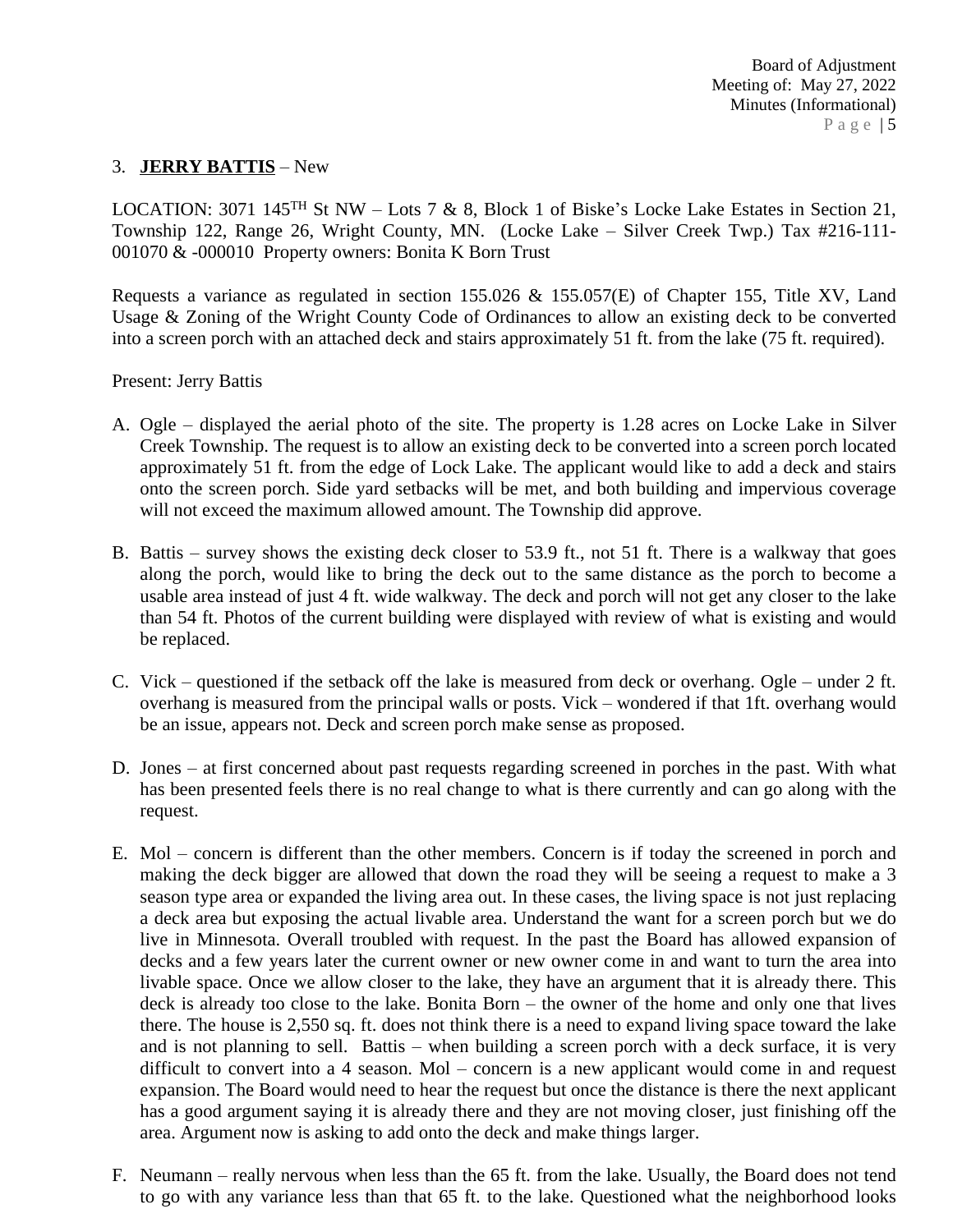like. Are there other neighbors with close buildings? Ogle displayed the aerial photo of neighborhood. Neumann – others appear to be as close. Battis – appears the neighbor to west is about the same distance. The other neighbor is in the audience.

- G. Vick the deck will be 8 ft. wide with a little landing to get down the stairs. Battis outside of stairs would be same distance as the porch.
- H. Neumann concern was with a screen porch affecting the neighbors view of the lake. Questioned that a portion of the new deck that will be screened or entire area? Battis – the 12 ft. x 16 ft. area that is currently a deck will be screened. The portion of the deck that runs along the house will be a deck area and enlarged. Neumann – roof coverage does not change. Battis – would be same as what is there currently.
- I. Mol questioned the purpose of not screening all of addition. Battis that amount of space is not needed. People like to place their grill outside of the screened area. The stairs are a matter of getting to the lower level.
- J. Vick motioned to approve the existing deck to be converted into a screen porch with an attached deck and stairs approximately 51 ft. from the lake. Condition: the screen porch cannot be converted into a 4 season room. Seconded by Jones.

VOTE: CARRIED, Mol opposed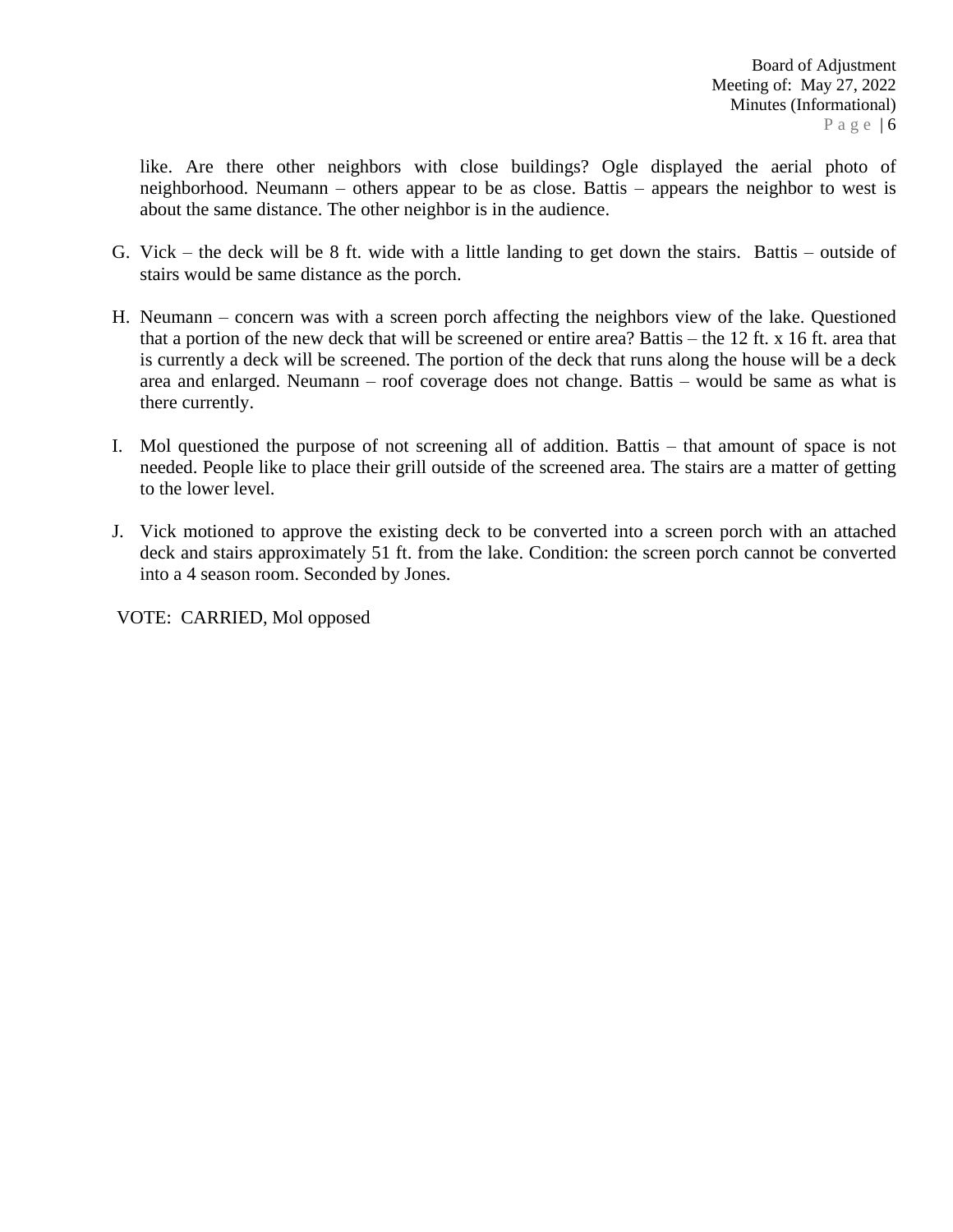## 4. **BILLY ADAMS** – New

LOCATION: 16464 110<sup>TH</sup> Street NW, Rolling Hills Lake Shore 2<sup>nd</sup> Addition Lot 5 of Section 08, Township 121, Range 28, Wright County, MN (Southside Twp.) Tax # 217-043-000050 Property Owners: Billy O. Adams & Mary M. Adams.

Requests a variance as regulated in section 155.026, 155.049(F), & 155.090(Table 3) of Chapter 155, Title XV, Land Usage & Zoning of the Wright County Code of Ordinances to allow the construction of a 22' x 26' (572 sq. ft.) detached garage that would be 6.5 ft. from the east side lot line, 52.8' from the centerline of  $110<sup>th</sup>$  St. NW, and 7' from the existing septic tank.

Present: Billy Adams and Bernie Miller, MSTS site designer

- A. Ogle displayed the location map, site plan and pictures that show the lot and existing buildings. The property is a 0.35 acre lot on Lake Marie, in Southside Township. The proposal is for a 22 ft. x 26 ft. detached garage that would be  $6.5$  ft. from the side yard and  $52.8$  ft. from the centerline of  $110<sup>th</sup>$ Street NW. The proposed location would be 7 ft. from an existing septic tank, where 10 ft. is required. The maximum accessory building size for a lot of this size and zoning is 800 sq. ft. for a single structure. Township did approve as the road is private and the lot coverage is met.
- B. Adams the storage building there will be removed, that is where garage will go. Need the garage space to protect vehicles and store what is currently sitting outside. Moved more to the east for access to servicing the propane tank and get into the back yard. With the elevations the proposed site is really the ideal location on the property.
- C. Miller tried to provide a plan that works with the elevation. Fairly steep from the road coming up to the garage. The driveway will end up being too steep if the garage is moved back. Contour map displayed on the site plan. The 1052 contour is at the top of the hill and location of the garage. Driveway comes in at 1047 so there is almost a 10% slope up to where the garage is proposed. Working with elevations tried to push back as far from tank and road with a happy medium. Primary concern from a garage to a septic tank is damage during construction. With a house the setback is related to potential gases, construction, and frost. In this case the building will be a floating slab, with no footings, therefore less of a concern for damaging the tank. At 7 ft. the septic tank will be able to be maintained and replaced. The location will allow access around the side of the garage, which is critical. The applicant would ideally have preferred wider garage. Cut down to 22 ft. and added depth, that is need, still under the 800 sq. ft.
- D. Jones mentioned original building was cut down to 22 ft. Miller wider garage was wanted but compromised from 24 ft. to 22 feet. Jones – would 20 ft. be considered? If at 20 ft. would the variance be needed? Miller – at 20 ft. still cannot meet the 10 ft. setback on either side yard. The practical difficulty definition applies in that this lot was not created by the applicant. This is an unmaintained road where the Township approves the request. There is still 200 sq. ft. of building the applicant could have asked for but instead decided to go with what he feels is a more reasonable request.
- E. Mol as far as downsizing to the 20 ft. already at 6.5 ft and 11.7 ft. to get around the back, 2 feet gets to be minimal to access LP and septic tanks. Hardship is the lot is just not that wide or big. Can see a hardship or reasoning behind the location of the building. The neighbors have existing garages. With the contours the location appears to be about the only place to put the garage and make it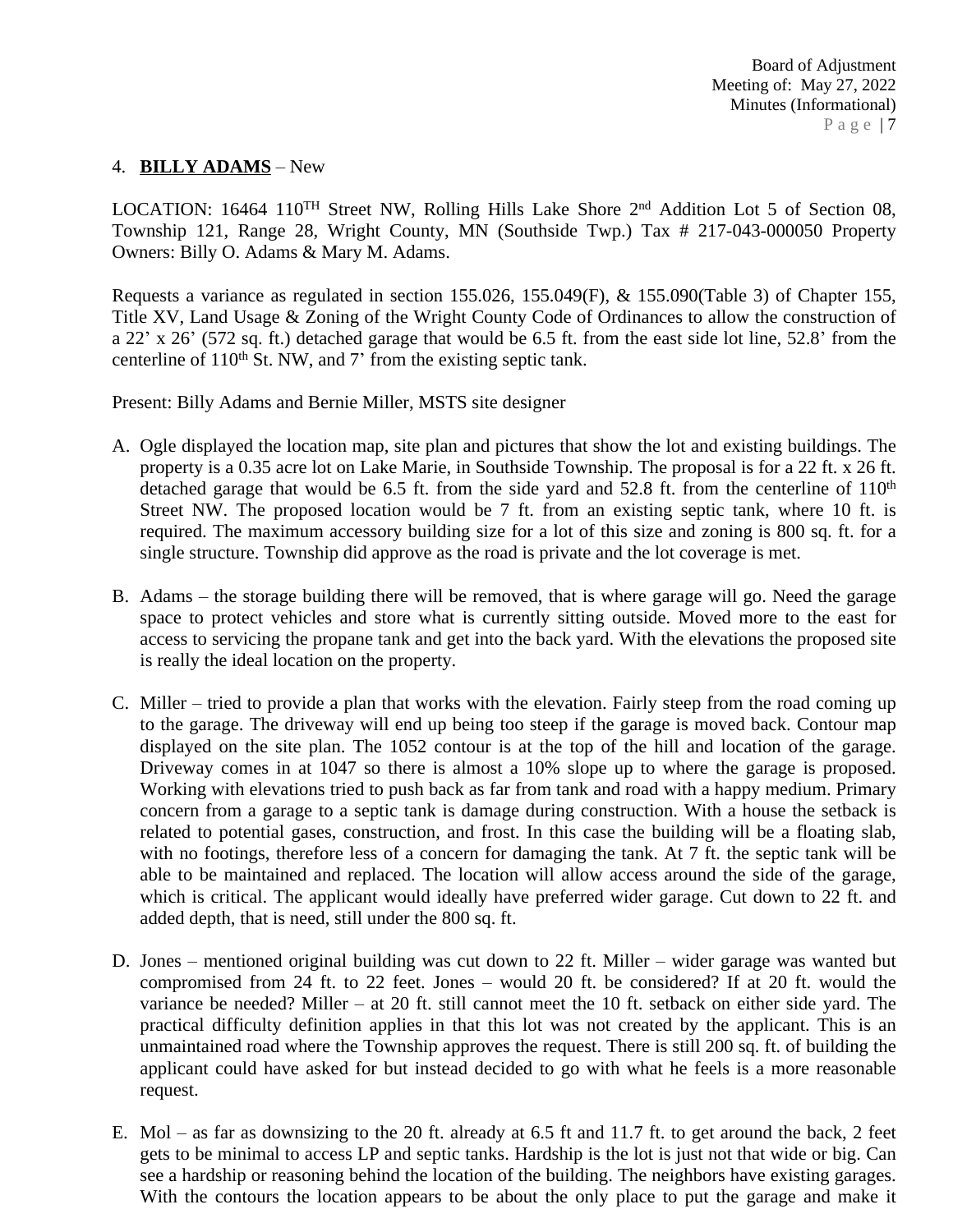relatively fit. Lots on each side are wider and have more distance for side yard setbacks. For what is being asked and the size of the garage, is okay with the request.

- F. Neumann questioned how much excavation will be needed. Miller a small amount of the hill will be taken out to make the driveway usable and safe. Discussion was had to get down from the 1052 to 1050, which will nicely flatten out the location. Could potentially leave some of the sidewall buried in the ground if need be. Adams – it will work well if a little of the hill is taken off. Thought about lengthening the garage but it actually makes the driveway steeper. Feel the proposal took into consideration all the challenges and came up with a good plan. Neumann – the road is a private road. Questioned if the Township does any type of road maintenance. Miller – the road is a mess that needs some maintenance. Adams – when needed, neighbors brother brings in his equipment to fix the road. Neumann how many houses are on the road? Adams – there are 5-6 homes. Neumann questioned if neighbors have concerns. Adams – spoke with several of the neighbors and no one objected. Neumann – with the significant slope of the property how will roof water be addressed? Adams – most of the water will irrigate gardens. Miller – being on the hill not all water goes to the lake or the road, with grading the flow can be split. The water flow will not increase from the conditions that are currently present. If anything by lessening the slope the flow to the road should be slowed. The proposed location is an optimal spot on the property.
- G. Vick most questions have already been addressed. With the slope of the property agrees the location does seem like the optimal location. Would like to make sure that water is properly directed with gutters to the road. Adams – 90% of the water will go towards the road with gutters. Vick – the work that was put into the proposal is good. The floating slab does not require as much excavation.
- H. Ogle stated that with the added roof surface a potential condition could be that a stormwater management plan is submitted with the building application. The idea is to keep all potential run-off from the new garage within the property.
- I. Mol motioned to allow the construction of a 22 ft. x 26 ft. (572 sq. ft.) detached garage that would be 6.5 ft. from the east side lot line, 52.8 ft. from the centerline of  $110<sup>th</sup>$  St. NW, and 7ft. from the existing septic tank. The Township approved of the request. Condition: Stormwater management plan be submitted at the time of application. Jones seconded the motion.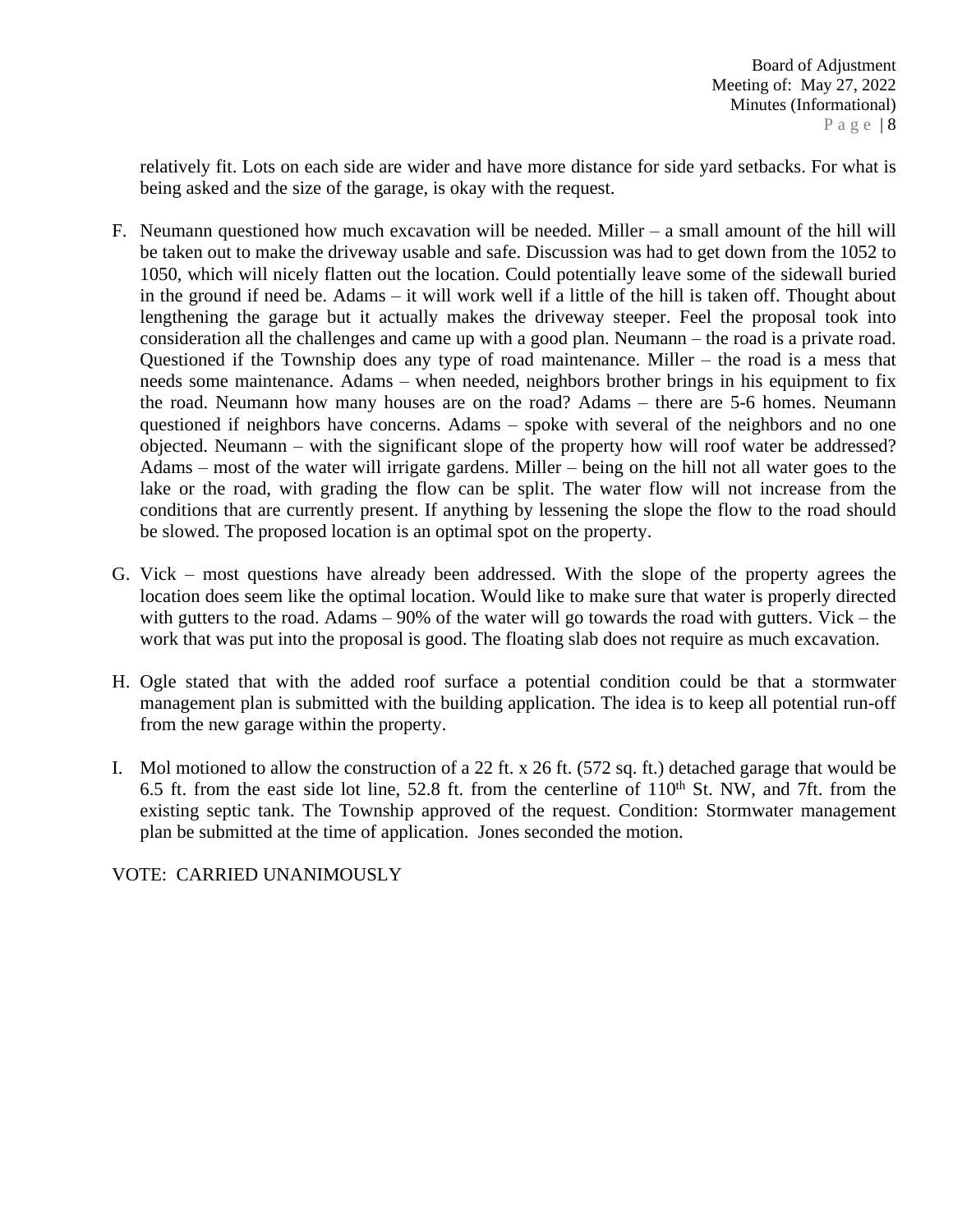## 5. **KAYLA BARTHEL** – New

LOCATION: XXXX CR 3 & 37 NW - Approx. 1.5 acres being described as Part of SE  $\frac{1}{4}$  of SW  $\frac{1}{4}$ , Section 15, Township 120, Range 28, Wright County, Minnesota. (French Lake Twp.) Tax #209-000- 153410 Property Owner: DB Properties MN LLC.

Requests a variance as regulated in section 155.026 & 155.054(C) of Chapter 155, Title XV, Land Usage & Zoning of the Wright County Code of Ordinances to allow the construction of a 60' x 120' (7,200 sq. ft.) commercial building that would be 75 ft. from the centerline of County Road 37 and County Road 3.

Present: Kayla Barthel

- A. Ogle displayed the site photos and informed the Board the property has gone through a few Planning Commission hearings in the last 5 years. In 2018 there was a lot line adjustment followed by two rezones, one in 2021 and one recently in 2022. The property is currently zoned B-2 General Business and located on the corner of County Road 37 and County Road 3, in French Lake Township. The request is to allow for the construction of a 60 ft. x 120 ft. commercial building that will be 75 ft. from the centerline of both County roads. Commercial buildings in the B-2 district are required to be no less than 50 ft. from any side yard that is adjacent to a residentially zoned property. The plans show the building will meet this requirement. With the required setbacks from the County Roads and residential parcels there is approximately 5 ft. of building room that would not require a variance. The Township approved up to 70 ft. from both roads. The County Highway Department approves of the structure at 75 ft. from the centerline, as proposed.
- B. Mol stated he was part of the Planning Commission discussion that provided approval for the Conditional Use Permit. Parking was explained at that meeting along with mention that several businesses will go into the location. Feels comfortable with the proposed request and the County Highway approved at the 75 ft. from the centerline.
- C. Neumann questioned if there is a plan to manage the stormwater. Barthel still working on a plan. There is culvert on the Southeast side that runs under County Road 3 and a low spot in the Southwest corner. The intention is to manage water flow going multiple ways so that it does not pool in one area. Neumann – is there a concern with impervious coverage? Ogle – not in the case presented.
- D. Vick feels homework has been done and those involved have approved, therefore does not feel the need to differ in opinion.
- E. Jones agrees with the statements from other members.
- F. Vick questioned if a stormwater management plan should be included as part of the conditions. Ogle – as part of the motion to approve there could be a condition added that a stormwater management plan, which requires the stormwater runoff remain onsite or be directed into a public ditch, be included with the building application. Aerial photo with water runoff probability shown and reviewed.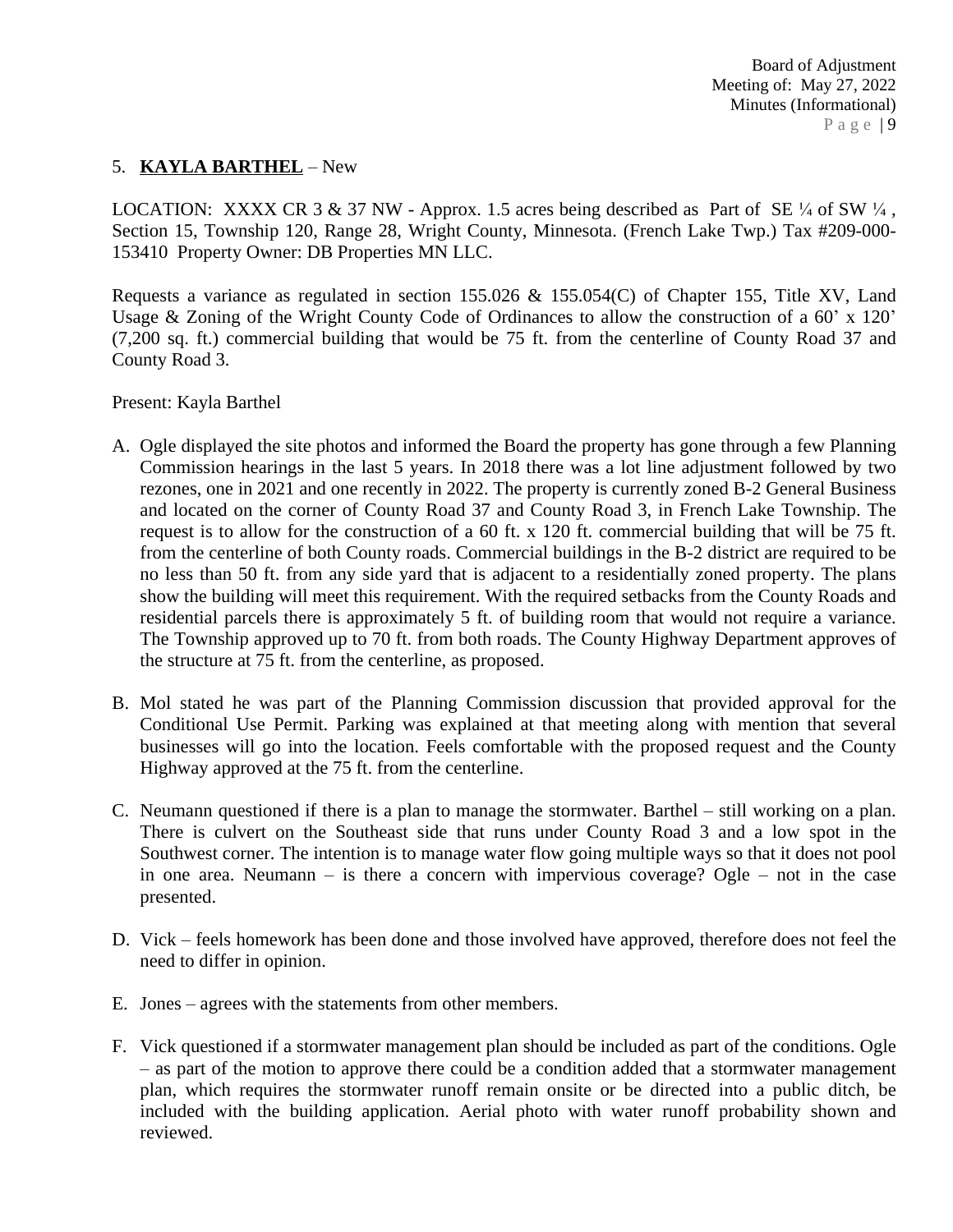G. Vick moved to approve the construction of a 60' x 120' (7,200 sq. ft.) commercial building that would be 75 ft. from the centerline of County Road 37 and County Road 3. Condition: Stormwater management plan to be submitted at time of building application. Seconded by Mol

## VOTE: CARRIED UNANIMOUSLY

### 6. **THOMAS KIESER** – New

LOCATION: 10895 Fetch Ave SW, Part of the W  $\frac{1}{2}$  of the SE  $\frac{1}{4}$ , Section 30, Township 118, Range 26, Wright County, MN (Woodland Twp.) Tax # 220-000-304200, -304300 & -304304. Property Owners: Thomas Kieser & Julie L Marquardt Rev. Trust

Requests a lot line adjustment as regulated in section 155.026(E) of Chapter 155, Title XV, Land Usage & Zoning of the Wright County Code of Ordinances to add approximately 2.25 acres from parcel 220- 000-304200 (78.22 acres with 70.7 acres being above water) to parcel 220-000-304300/220-000-304304 (0.25 acres).

#### Present: Thomas Kieser

- A. Ogle displayed the air photos with proposed new property line and explained that this request has a direct impact on the next item. The Board and applicant were directed to keep discussions related to the matter at hand, which is for the lot line adjustment. The applicant is owner of two parcels which total 0.25 acres and must be owned in common. The property is located on Dog Lake in Woodland Township. There have been two prior Board approved variances for an addition to the existing cabin and detached garage. The request before the Board is to allow a lot line adjustment which would add 2.25 acres to the existing 0.25 acres, creating a 2.50 acre parcel. The parcels in question are both currently zoned General Agricultural and in the Land Use Plan as the same. The Township did provide approval.
- B. Kieser trying to buy land from neighbors so a new mound system and shed can be installed.
- C. Neumann asked the applicant to explain the reason behind the unique shape of the proposed lot. Kieser – need 2.5 acres total. The neighbor does not want to sell more than needed and he does not want to buy more than needed. To the east there is a tile line that comes in and the seller does not want to go further than that line, he wants to keep rights to that tile line area. Where the surveyor says Ordinary High-Water line is needs to be property line along the lake. The other side is the way it is with just trying to finish obtaining a total of 2.5 acres. Neumann questioned how much of the proposed area is tillable. Kieser – would guess an acre or less. The plan is for the land to continue being farmed with the crops already planted. The mound system and shed will be going in the grass area, not the tillable. Ogle – cannot speak for the person actively farming what intensions are. The prime tillable map was displayed and reviewed. Neumann questioned if the non-tillable is marshy and just lower land that is not farmed. Kieser – confirmed, lower land gets wet with a meadow area that is occasionally farmed. Neumann – there appears to be an area that is mowed. Kieser stated he has been mowing the area for years. For many years has been asking to buy an area of land and finally the opportunity came up.
- D. Vick this is normally what would been seen on a backlot. Would like to see the tillable not included, but that appears difficult. Under a normal situation 2.5 acres of tillable is allowed with a land split, therefore willing to go along with the request.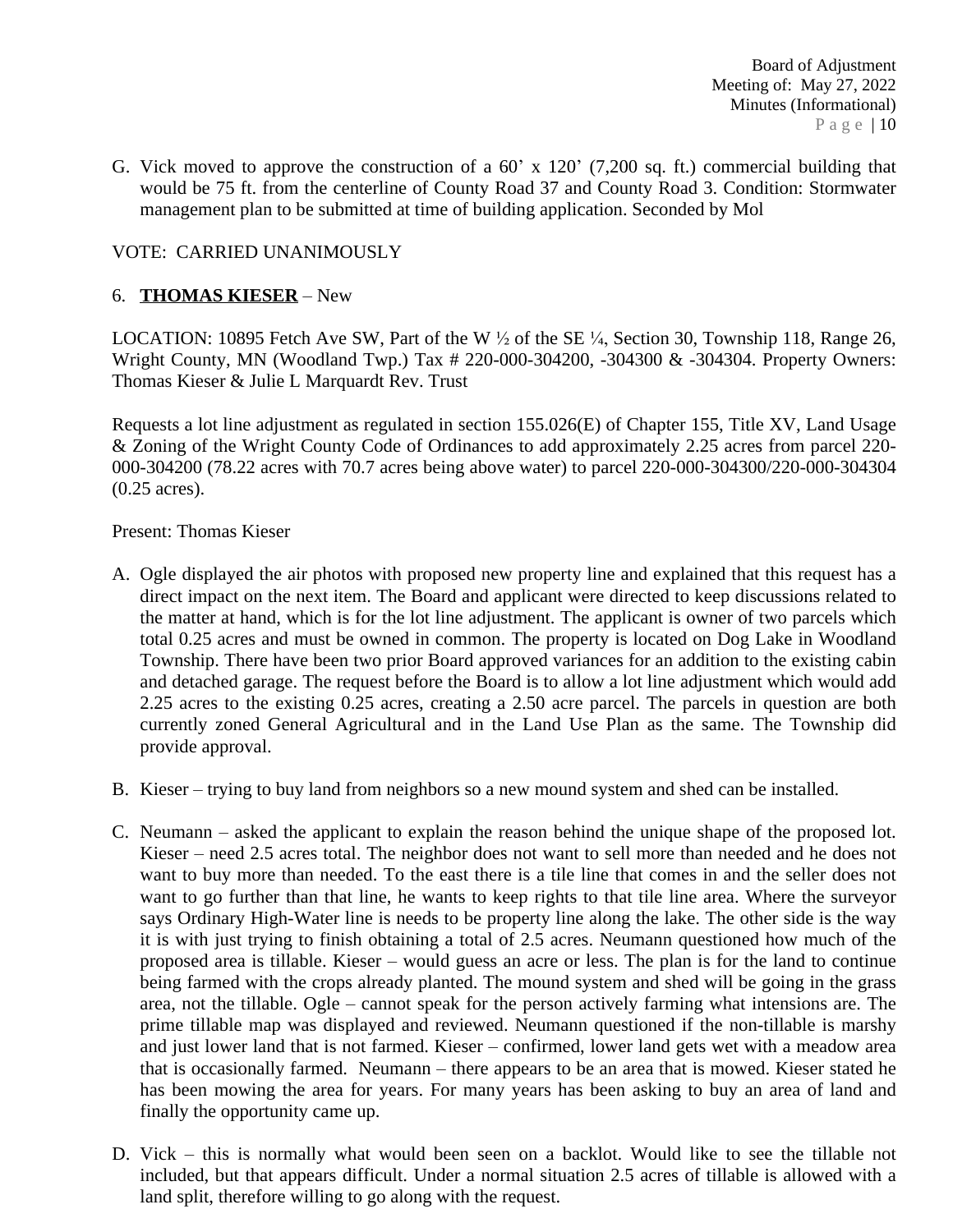- E. Jones questions have been answered by other members. Can see the reasoning why the property lines are proposed as they are. As long as a mound septic system is being installed can go along with the request.
- F. Mol stated he sees some challenges with the request and configuration. As far as future planning goes, this is on a lake and one can say because it is in a Trust it will be a long time before anything happens with development. The configuration of the road is a real concern. The way the road runs and how the line is proposed, any extension of the road would jaunt into the field instead of running along the lakeshore. Kieser – the road dead ends in front of his home and is an easement road. The seller stated the land to the east is low land and not suitable for building sites. Any entitlement would be used up closer to the County Road. Mol – other question is how much coverage is on the existing parcel appears to be over the 25 % allowed. Ogle – that number was not figured because the applicant was not asking for anything at this time. Knows there is 940 sq. ft. between the two accessory buildings. A rough figure can quickly be calculated. Mol – looking at the aerial there is a lot of building coverage on the lot. Struggling with the lot line adjustment. Related to future planning the proposed line stops the road so no one can go beyond. Currently zoned AG and in the plan to remain as AG but what could happen 20-30 years from now. This property line is creating a roadblock for future building beyond. Hard time seeing where the hardship is so a shed can be built. Kieser – seller stated he will never extend the farther east because it will take up too much valuable land. Mol – when the current owner passes a new owner will have to deal with what was created today. Does not want to be the one to create a potential issue without a good strong hardship or valid reason. Ogle – without a survey the rough calculation of impervious is 3,750 sq. ft. Mol – concerned with the proposed configuration and struggling with the proposed lines.
- G. Neumann questioned if the Township responded. Kieser stated the Township is on his side; they want to see the mound system installed and the shed go up. Know the neighbors well and get along. The farming operation will not change how they are currently farming the tillable area.
- H. Vick asked if there is currently a holding tank. Kieser confirmed the plan is to acquire more land to replace the holding tank with a mound system. Vick stated that a holding tank could be looked at as a hardship. Would like to see a straighter line. Kieser – with the constraints of the lake and tile line it is difficult to draw straight lines and get the acreage that is needed. Would be willing to buy the lake area but that area cannot be used when calculating the 2.5 acres used for building limits. Mol – would like to see the top arm, by the road, of the proposal removed and come straight along the road. The problem is the acreage is not there for what is being asked with the next request, but it is adequate amount of land for a mound system. Feels the road area is poor planning and will cause issues in the future. The future use is truly an unknown. Would like to see the line run more as a continuation. With regards to the lakeshore, feels there is adequate room to get off the holding tank and install the mound system. Ogle displayed a rough property line drawing with the top area removed, as suggested by Board member Mol. Kieser – will not work if go straight across, the mound will be too close to the lake. Mol – can continue the item for further review and revised proposal. Vick questioned if with the new proposed line, that Ogle displayed, would an extension of the road be allowed. Mol – confirmed.
- I. Ogle at the moment there is not an accurate assessment of the actual OHW line. Any area below the OHW does not count towards the 2.5 acres.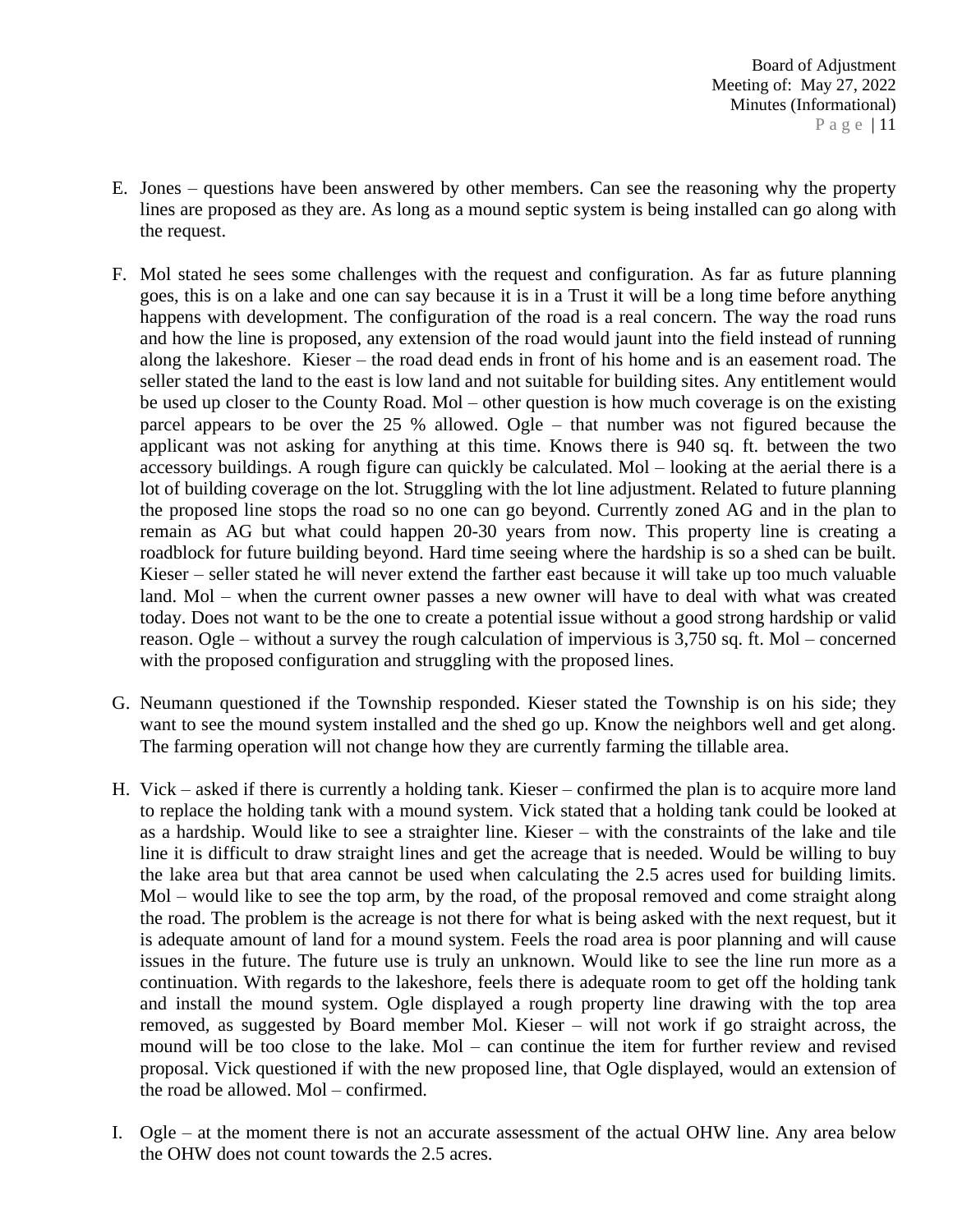- J. Neumann would like to see the line by the tile outlet go straight to the water, even if that means buying shoreline. Does not like the sliver by the lake. Questioned the applicant if he would like to continue the item and work on a revised plan or have the Board make a decision. Kieser – looked at 3-4 options and this proposal is the only one that would work. Would like to go with what was proposed.
- K. Vick questioned what type of septic systems other homes in the area have. Kieser there are only 4 homes on the lake. Next door neighbor has a mound system. Vick – wondering if backlots would ever be created. Kieser – lake is not developed. Only 4 homes. Next do has a mini-mound. Vick – better off checking with the seller to see if there is an opportunity for back lots. Mol – historically the Board frowns on back lots as well.
- L. Vick feels the request needs more work. Mol suggested continuing the item to allow time for the applicant to go and measure from the OHW and determine if a mound system can fit with the road line running straight. Get a mound system in and off the holding tank would be a good reason to allow the request. With no survey thinks the lot is over the allowed 25% and would become compliant with a larger lot. The OHW line and mound system location is unknown. Would really like to see those items on a survey or more precise site plan. Suggest continuing the item and have some work done on where a mound system can go with setbacks and the true OHW line, as well as look at the road area and what can be done to allow that road to continue.
- M. Mol moved to continue the hearing to June 17, 2022, to allow time for the applicant to determine the OHW line and determine where the mound system will fit on the property. Seconded by Vick.

*DISCUSSISON: Kryzer stated he would like to make sure that the applicant is aware the Board is* directing further study of the matter to see if a mound system will work and go with another plan. Questioned the applicant if the motion is understood and will be able to comply. Kieser  $-$  if not going this route than won't get a shed. Kryzer – does not speak for the Board but feel it will be highly likely there will be a denial. Kieser  $-$  if can't get a shed will stick with holding tank. Kryzer questioned the applicant if he feels he will be able to follow through with what is being requested within the month or would he need a 2 month extension. Kieser – asked what needs to be done. Kryzer – the Board is asking for a septic designer to determine where a septic system can be placed. There is concern with the road becoming a dead end and preventing further development in the area, so they would like to see if there is a way to allow the road to continue on. Kieser – mound installer was already at the site. Kryzer – the Board is asking for a more definitive plan. Will that be able to be completed by June  $17<sup>th</sup>$ ? Ogle – July meeting would be the 8<sup>th</sup>. As part of the request would like to see that the OWH line is determined.  $Kryzer$  – with what is recommended would suggest a conversation with a surveyor. Kieser – is there a way to get 2.5 acres to do what he would like to do? Kryzer – suggested speaking with a surveyor regarding the comments from the Board. They should be able to come up with a plan that works a little better. Can continue to July 8<sup>th</sup> and if an additional conversation is needed it can be discussed then. Kieser  $-$  no way to buy crop land. Kryzer - hearing they do not like the dead end road, that prevents *future planning. Find a way to get a road to go around, which a surveyor will help on this matter.*

 $Mol$  – the tile area can be addressed with an easement. Understands what the farmer is wanting with the tile, but there are laws that protect the tile outlet. The motion is to work through some items that are of a concern. Kryzer – the property lines might be keeping most of the proposed shape but the  $90^{\circ}$  angle on the Northwest area. A surveyor can address the concerns of the Board and come up with a plan. Kieser  $-moving$  the line past the tile line will have to happen. Kryzer – conversation with the surveyor will *address the tile area.*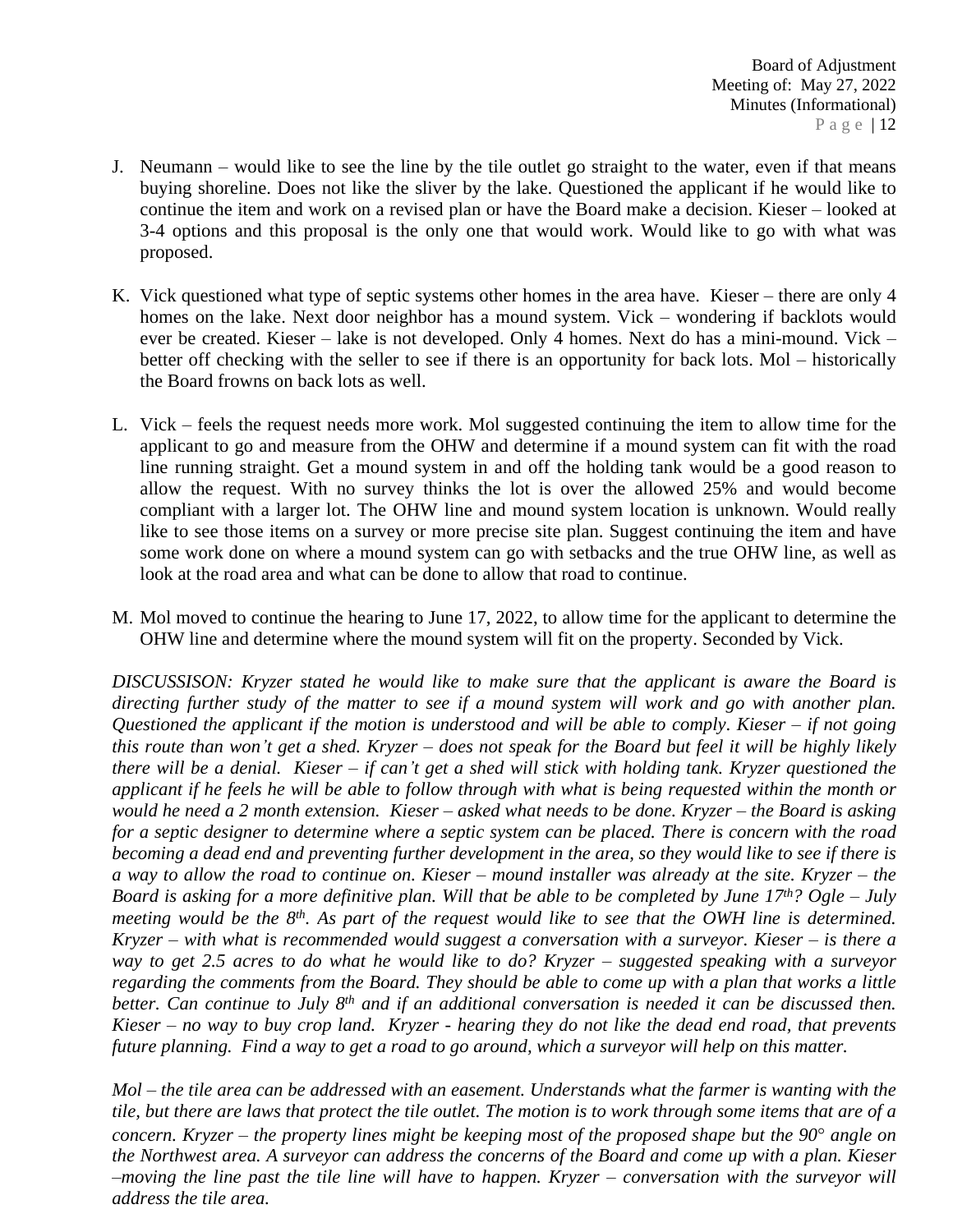N. Mol moved to continue the matter for consideration to the July 8, 2022, meeting. Seconded by Vick.

### VOTE: CARRIED UNANIMOUSLY

#### 7. **THOMAS KIESER** – New

LOCATION: 10895 Fetch Ave SW, Part of the W  $\frac{1}{2}$  of the SE  $\frac{1}{4}$ , Section 30, Township 118, Range 26, Wright County, MN (Woodland Twp.) Tax # 220-000-304200, -304300 & -304304. Property Owners: Thomas Kieser & Julie L Marquardt Rev. Trust

Requests a variance as regulated in section 155.026 & 155.003(B)(1) of Chapter 155, Title XV, Land Usage & Zoning of the Wright County Code of Ordinances to construct a 40' x 60' (2,400 sq. ft.) shed which is over the maximum allowed accessory building area.

Present: Thomas Kieser

- A. Ogle explained the request is based on the outcome of the prior item. Since the last item was continued, suggestion would be to continue this item to the July 8<sup>th</sup> meeting.
- B. Vick moved to continue the meeting to July 8, 2022, to allow for the previous request outcome to be determined. Seconded by Mol.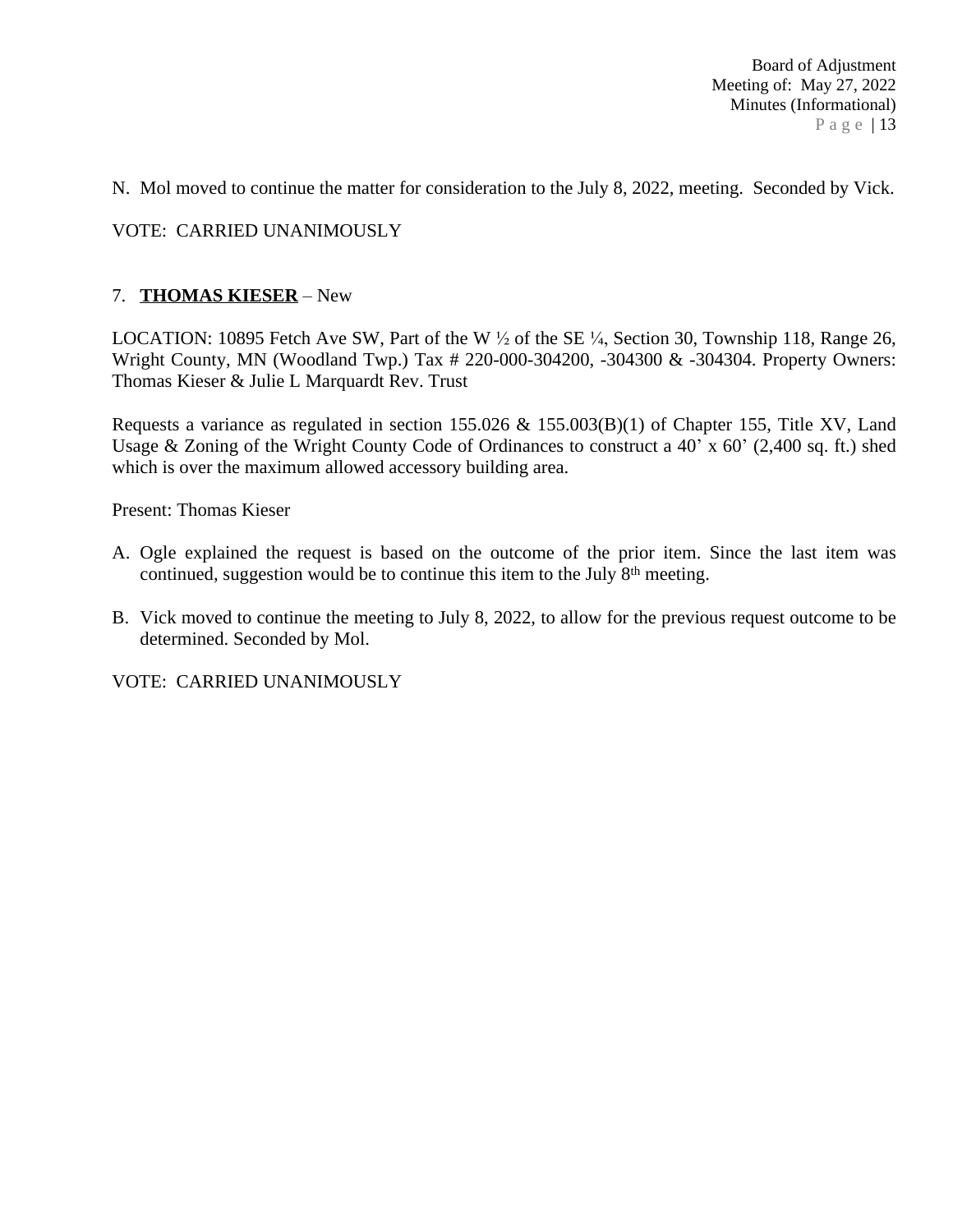## 8. **CRAIG MCADAMS** – New

LOCATION: 693 –90<sup>th</sup> St. NE – Part of NE ¼ & part of Gov't Lot 2, Section 19, Township 121, Range 25, Wright County, MN. (North Lake– Monticello Twp.) Tax #213-100-191200 Property owners: North Lake Acres LLC.

Requests a variance as regulated in section 155.026 & 155.048(G) of Chapter 155, Title XV, Land Usage & Zoning of the Wright County Code of Ordinances to allow two entitlement divisions. One of the entitlement divisions will meet minimum road frontage standards, the other entitlement division proposed 158 ft. of public road frontage (300 ft. required). The remainder of the parcel will not have minimum public road frontage.

Present: Tim Hillukka with North Lake Acres LLC, Paul Otto with Otto Associates

- A. Ogle displayed the original approved proposal and the revised proposal. The property is currently zoned General Agricultural located on North Lake in Monticello Township. The property went through a Board hearing in 2021, which approved two compliant entitlement division and left the remainder of the property with 66 ft. of public road frontage. A deed restriction has not been recorded, and the subdivision approval was never completed for the 2021 hearing request. The applicant is now proposing a similar request to what was approved in 2021. The request before the Board is for the approval of a two lot entitlement division, one parcel would have 158 ft of public road frontage, which does not meet the required 300 ft. minimum. The remainder of the parcel would not have the required 300 ft., and they would request that a 66 ft. access strip to the remainder of the parcel be approved by the Board. The Township did approve the request as the remainder parcel will eventually conform with the land use plan when the further development takes place. The resulting road access should create safer access onto 90<sup>th</sup> Street NE.
- B. Hillukka at the site looked at proposed road intersection sites onto  $90<sup>th</sup>$  Street and determined the original location approved has some site issues. Looked at what would be comfortable with family and kids driving onto the road and felt the new proposed road location is a better position. Unfortunately, the new location does not give enough road frontage for one of the lots.
- C. Otto  $-$  since  $1<sup>st</sup>$  coming to the Board the site lines became a concern. Note that as soon as this request is approved the plan is to apply for a 10 acre zoning preliminary plat on the remainder of the property. Did not formalize this division yet, wanted to work out survey, perk tests, and road alignment for the development behind before that document is recorded. Have worked out some line adjudgments and manipulation with the 66 ft. strip due to wetlands. Comfortable with the location and do have the intention that the 66 ft. strip will be a public right of way as soon as plat is approved. This plat would bring the 2 lots back into compliance. Almost asking for an interim variance as the intended steps are worked through.
- D. Neumann questioned why the 66 ft. access strip is not placed to one side or the other and squared off where the lots 1 and 2 would come off the access strip, as lot 3 would. Otto on west side is a large ravine and a steep slope coming up from the road. On the Southwest corner of Lot 1 there is a big ravine. To come up either side to make it work does not work engineering wise. There will also be a pond in front corner of lot 2. Expect building sides to be on the top of the hill by the curve that is coming from west to east. Top of hill is the best 2 building sites. Expect the homes on the 2 lots to wait until the road is in and access the new road versus 90<sup>th</sup> Street, because of the ideal building sites. Neumann – the main purpose of redoing the variance is to get a better access to  $90<sup>th</sup>$  street. Otto